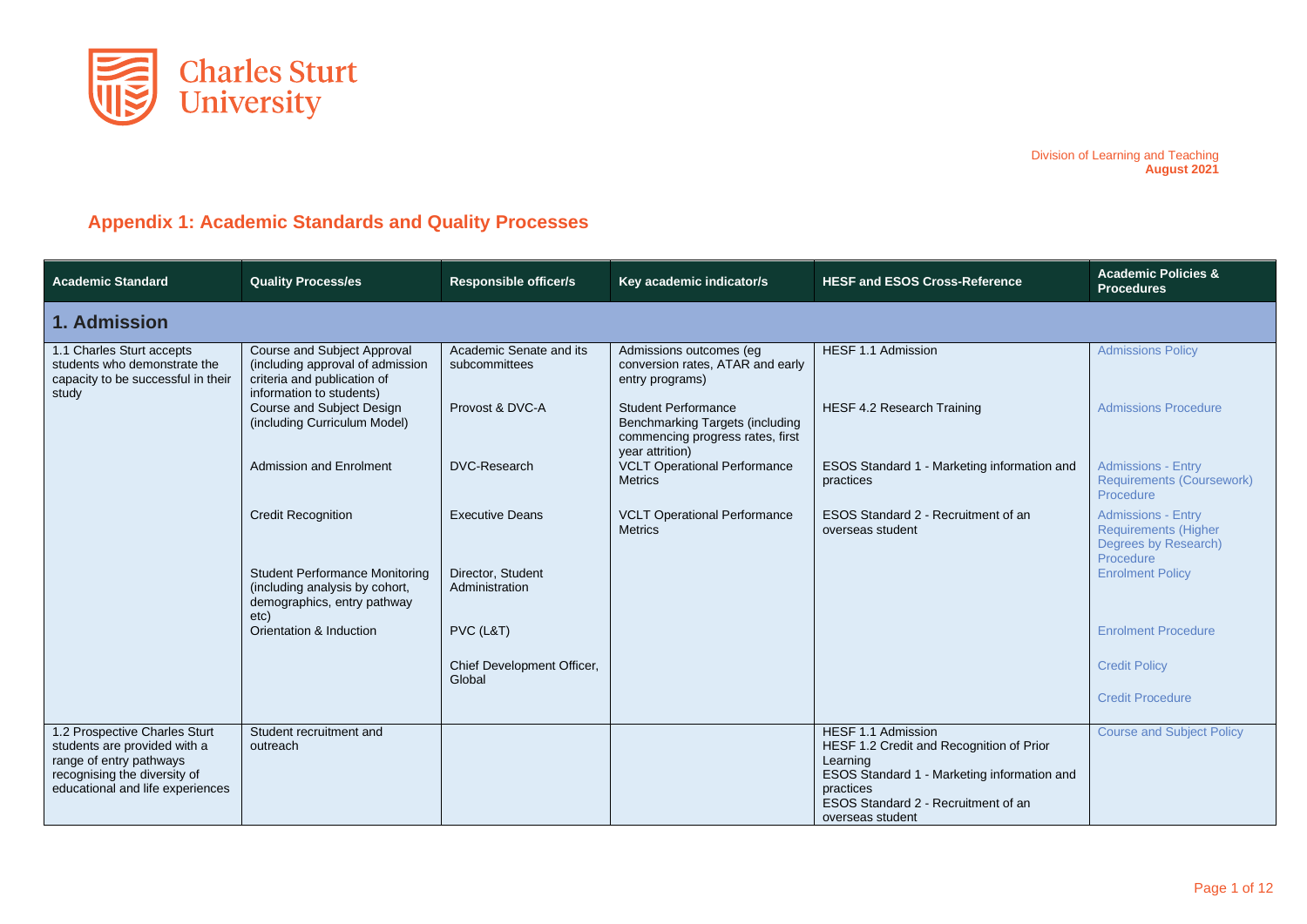| 1.3 Charles Sturt provides<br>sufficient, accurate and timely<br>information to allow prospective<br>and current students to make<br>informed education choices                                                                  |                                                                   |                              | HESF 1.1 Admission<br>ESOS Standard 1 - Marketing information and<br>Practices<br>ESOS Standard 2 - Recruitment of an<br>overseas student<br>ESOS Standard 3 - Formalisation of enrolment<br>and written agreement<br>HESF 7.1 Representation<br>HESF 7.2 Information for Prospective and<br><b>Current Students</b> | <b>Course and Subject Design</b><br>(Coursework) Procedure<br><b>Course and Subject Quality</b><br><b>Assurance and Review</b><br>Procedure<br><b>Course and Subject</b><br><b>Information Procedure</b> |
|----------------------------------------------------------------------------------------------------------------------------------------------------------------------------------------------------------------------------------|-------------------------------------------------------------------|------------------------------|----------------------------------------------------------------------------------------------------------------------------------------------------------------------------------------------------------------------------------------------------------------------------------------------------------------------|----------------------------------------------------------------------------------------------------------------------------------------------------------------------------------------------------------|
| 1.4 Charles Sturt supports<br>students in their transition into<br>and progression through their<br>course of study, irrespective of<br>their educational background,<br>entry pathway, mode or place of<br>study                | <b>Executive Director, Student</b><br>Experience<br>andEngagement |                              | HESF 1.3 Orientation and ProgressionESOS<br>Standard 5.2 Younger overseas<br>studentsESOS Standard 6 Overseas student<br>support services<br><b>HESF 4.2 Research Training</b><br>HESF 3.1 Course Design                                                                                                             | <b>Assessment - Academic</b><br><b>Progress Procedure</b><br><b>Academic Integrity Policy</b><br><b>Research Policy</b>                                                                                  |
| 1.5 Charles Sturt encourages<br>lifelong learning, including<br>formal, informal and non-formal<br>learning, and provides the<br>opportunity for students to have<br>previous learning recognised for<br>credit in their courses |                                                                   |                              | HESF 1.1 Admission<br>HESF 1.2 Credit Recognition and Prior<br>Learning<br>ESOS Standard 2.3-2.5 Recruitment of an<br>overseas student                                                                                                                                                                               | <b>Indigenous Australian Content</b><br>in Courses and Subject Policy<br><b>Assessment Flexibility</b><br>Procedure                                                                                      |
| 1.6 Charles Sturt encourages<br>and supports recruitment and<br>admission of a diverse student<br>population; including specific<br>consideration of Aboriginal and<br>Torres Strait Islander peoples                            | Director, Student Safety<br>and Wellbeing                         | Diversity of student cohorts | HESF 2.2 Diversity and Equity                                                                                                                                                                                                                                                                                        |                                                                                                                                                                                                          |

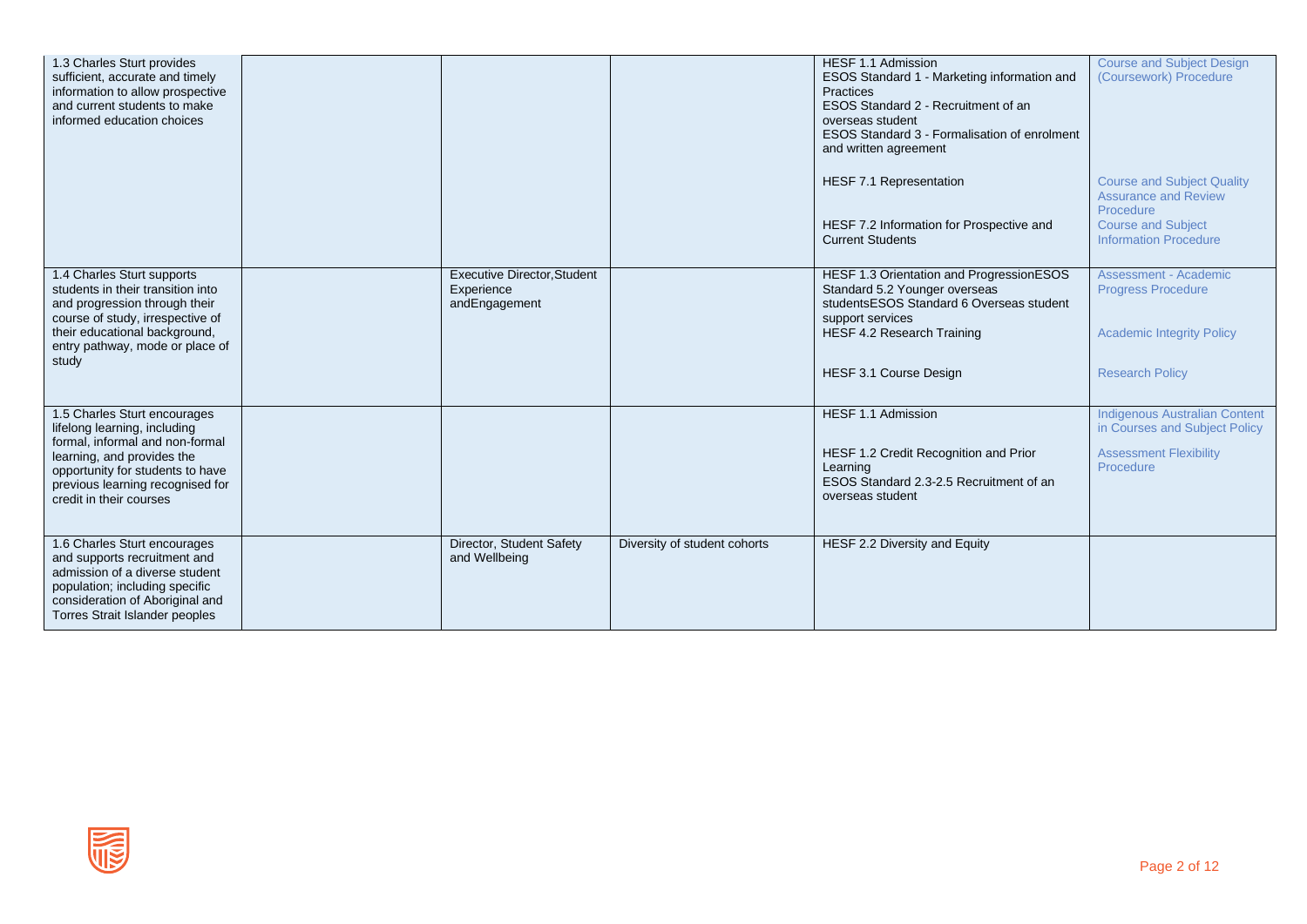| <b>Academic Standard</b>                                                                                                                             | <b>Quality Process/es</b>                                                                                            | <b>Responsible officer/s</b>                                            | Key academic indicator/s                                                     | <b>HESF and ESOS Cross-Reference</b>                                                                                                                                       | <b>Academic Policies &amp;</b><br><b>Procedures</b>                           |
|------------------------------------------------------------------------------------------------------------------------------------------------------|----------------------------------------------------------------------------------------------------------------------|-------------------------------------------------------------------------|------------------------------------------------------------------------------|----------------------------------------------------------------------------------------------------------------------------------------------------------------------------|-------------------------------------------------------------------------------|
| 2. Courses                                                                                                                                           |                                                                                                                      |                                                                         |                                                                              |                                                                                                                                                                            |                                                                               |
| 2.1 Charles Sturt courses are<br>consistent with the strategic<br>direction of the University                                                        | University Strategy - planning<br>and implementation                                                                 | Academic Senate and its<br>sub committees (including<br>faculty boards) | <b>TEQSA Re-registration</b>                                                 |                                                                                                                                                                            | <b>Organisational Assurance</b><br>Policy                                     |
| 2.2 Charles Sturt courses meet<br>relevant regulatory and<br>professional accreditation<br>requirements                                              | <b>Course and Subject Approval</b><br>(including optimisation<br>framework, business cases and<br>academic approval) | Provost & DVC-A                                                         | Professional accreditation                                                   | <b>HESF 1.4 Learning Outcomes and</b><br>Assessment<br>ESOS Standard 1.2 Marketing information and<br>practices<br>ESOS Standard 2.1 Recruitment of an<br>overseas student | <b>Course and Subject Policy</b>                                              |
|                                                                                                                                                      | <b>External Advisory Committees &amp;</b><br><b>Industry Co-Creation</b>                                             | DVC-R & OGEP                                                            | Faculties implement course plan<br>that aligns with strategy                 | <b>HESF 1.5 Qualifications and Certification</b>                                                                                                                           | <b>Course and Subject Quality</b><br><b>Assurance and Review</b><br>Procedure |
|                                                                                                                                                      | <b>Course and Subject Design</b><br>(including Curriculum Model)                                                     | <b>Executive Deans</b>                                                  | Reputation with industry and the<br>professions                              | HESF 3.1 Course Design                                                                                                                                                     |                                                                               |
|                                                                                                                                                      | <b>Course Accreditation and</b><br>Review (including CCR / ACHC)                                                     | <b>Associate Deans</b><br>(Academic)                                    | Graduate satisfaction                                                        | <b>HESF 4.2 Research Training</b>                                                                                                                                          | <b>Course and Subject Policy</b>                                              |
|                                                                                                                                                      | Subject Review (QUASAR)                                                                                              |                                                                         | <b>QILT Metrics</b>                                                          | HESF 5.1 Course Approval and Accreditation                                                                                                                                 | <b>Academic Integrity Policy</b>                                              |
|                                                                                                                                                      | <b>Professional Accreditation</b>                                                                                    |                                                                         | Academic progress - monitoring<br>success (or otherwise) of<br>interventions | HESF 5.3 Monitoring Review and<br>Improvement                                                                                                                              |                                                                               |
|                                                                                                                                                      | <b>Student Performance Reporting</b>                                                                                 |                                                                         |                                                                              | <b>HESF 6.3 Academic Governance</b>                                                                                                                                        | <b>Research Policy</b>                                                        |
|                                                                                                                                                      | Internal and External Student<br>surveys (including<br>SUES, CEQ, GOS, PREQ)                                         |                                                                         |                                                                              |                                                                                                                                                                            |                                                                               |
| 2.3 Charles Sturt specifies the<br>design for each course of study<br>and ensures that learning<br>outcomes can be achieved<br>throughout the course |                                                                                                                      |                                                                         |                                                                              |                                                                                                                                                                            |                                                                               |

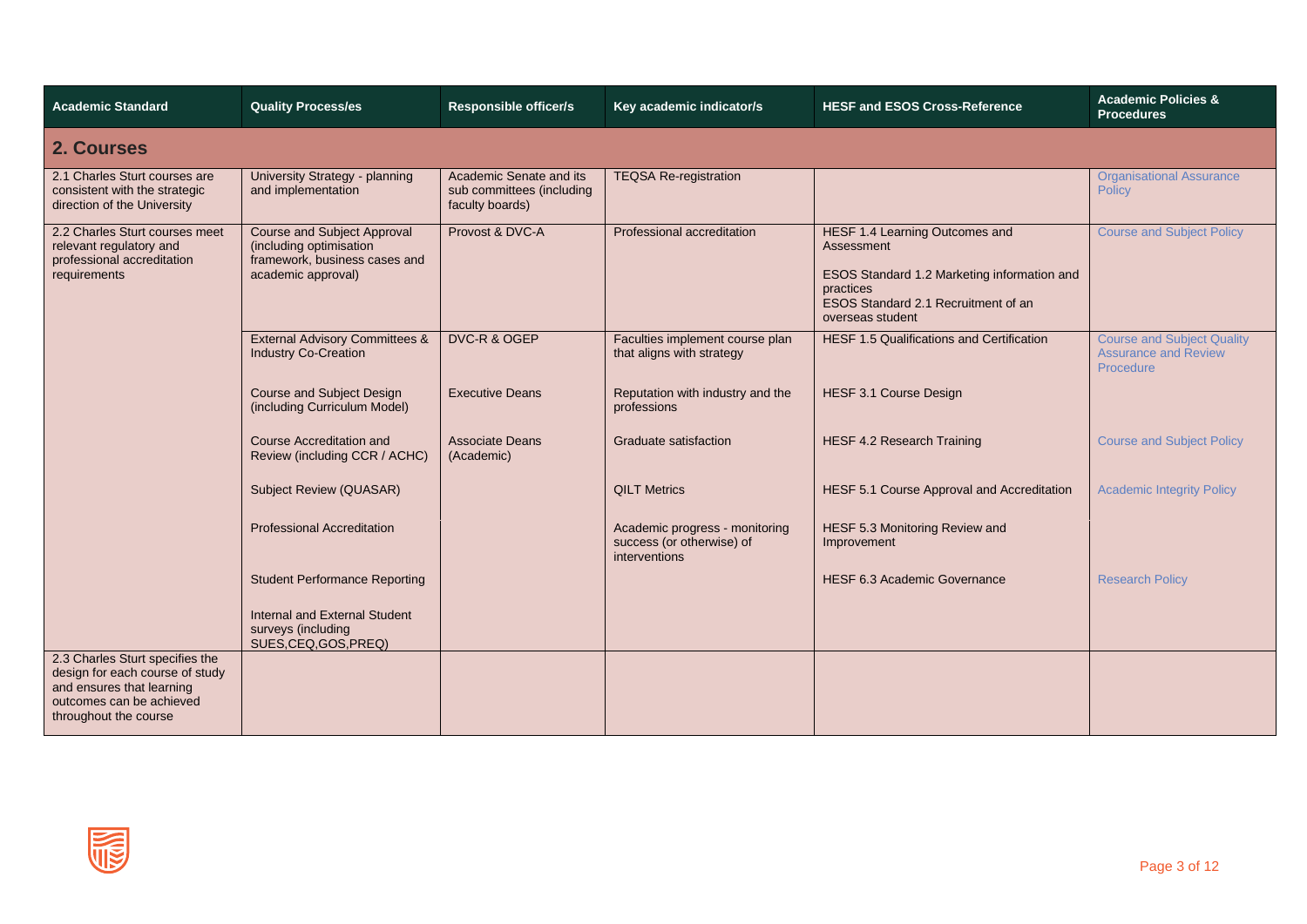| 2.4 Charles Sturt courses are<br>designed to ensure that<br>graduates embrace the<br>University ethos 'yindymarra<br>winhanganha' and are consistent<br>with the University's Indigenous<br><b>Education Strategy</b><br>2.5 Charles Sturt works with the<br>needs of industry and the<br>professions in the development<br>of courses | Indigenous Board of Studies                                | Chair, Indigenous Board of<br><b>Studies</b>                              |                                                       |                                                                                                                                                                                                                                                                                                                                                       | <b>Indigenous Australian Content</b><br>in Courses and Subiects<br>Policy; Indigenous Education<br><b>Strategy</b> |
|----------------------------------------------------------------------------------------------------------------------------------------------------------------------------------------------------------------------------------------------------------------------------------------------------------------------------------------|------------------------------------------------------------|---------------------------------------------------------------------------|-------------------------------------------------------|-------------------------------------------------------------------------------------------------------------------------------------------------------------------------------------------------------------------------------------------------------------------------------------------------------------------------------------------------------|--------------------------------------------------------------------------------------------------------------------|
| 2.6 Charles Sturt undertakes<br>regular monitoring and periodic<br>comprehensive reviews of all<br>accredited courses of study                                                                                                                                                                                                         |                                                            |                                                                           |                                                       | ESOS Standard 3.3.1 Formalisation of<br>enrolment and written agreements                                                                                                                                                                                                                                                                              | <b>Course and Subject Life Cycle</b><br>Procedure                                                                  |
| 2.7 Charles Sturt students have<br>the opportunity to complement<br>their learning with academic and<br>personal support and<br>development programs,<br>including specific programs for<br>students at academic risk                                                                                                                  | <b>Academic Progress Monitoring</b><br>and Support         | <b>Executive Director,</b><br><b>Student Experience and</b><br>Engagement |                                                       | HESF 1.3 Orientation and Progression<br>ESOS Standard 6.1-6.4 Overseas student<br>support services<br>ESOS Standard 8.22 Overseas student visa<br>requirements<br>HESF 3.3 Learning Resources and<br><b>Educational Support</b><br>HESF 5.3 Monitoring, Review and<br>Improvement<br>ESOS Standard 8.1-8.5, 8.8 Overseas student<br>visa requirements | <b>Assessment - Academic</b><br><b>Progress Procedure</b><br><b>Course and Subject Policy</b>                      |
| 2.8 Charles Sturt research<br>students are each supported<br>with a plan that reflects their<br>academic and professional<br>experiences and goals                                                                                                                                                                                     | <b>Individual Development Plan</b>                         |                                                                           |                                                       | <b>HESF 4.2 Research Training</b>                                                                                                                                                                                                                                                                                                                     | <b>Research Policy</b><br><b>Higher Degree by Research</b><br>Policy                                               |
| 2.9 Charles Sturt staff have, and<br>maintain, the necessary<br>disciplinary and pedagogical<br>expertise to effectively deliver<br>courses that are informed by<br>scholarly activity                                                                                                                                                 | <b>Charles Sturt Scholarly</b><br><b>Environment Model</b> |                                                                           | <b>Scholarly Environment Model</b><br><b>Outcomes</b> | <b>HESF 3.1 Course Design</b><br>HESF 3.2 Staffing<br>ESOS Standard 11.2.5 Additional registration<br>requirements                                                                                                                                                                                                                                    | <b>Course and Subject Policy</b>                                                                                   |

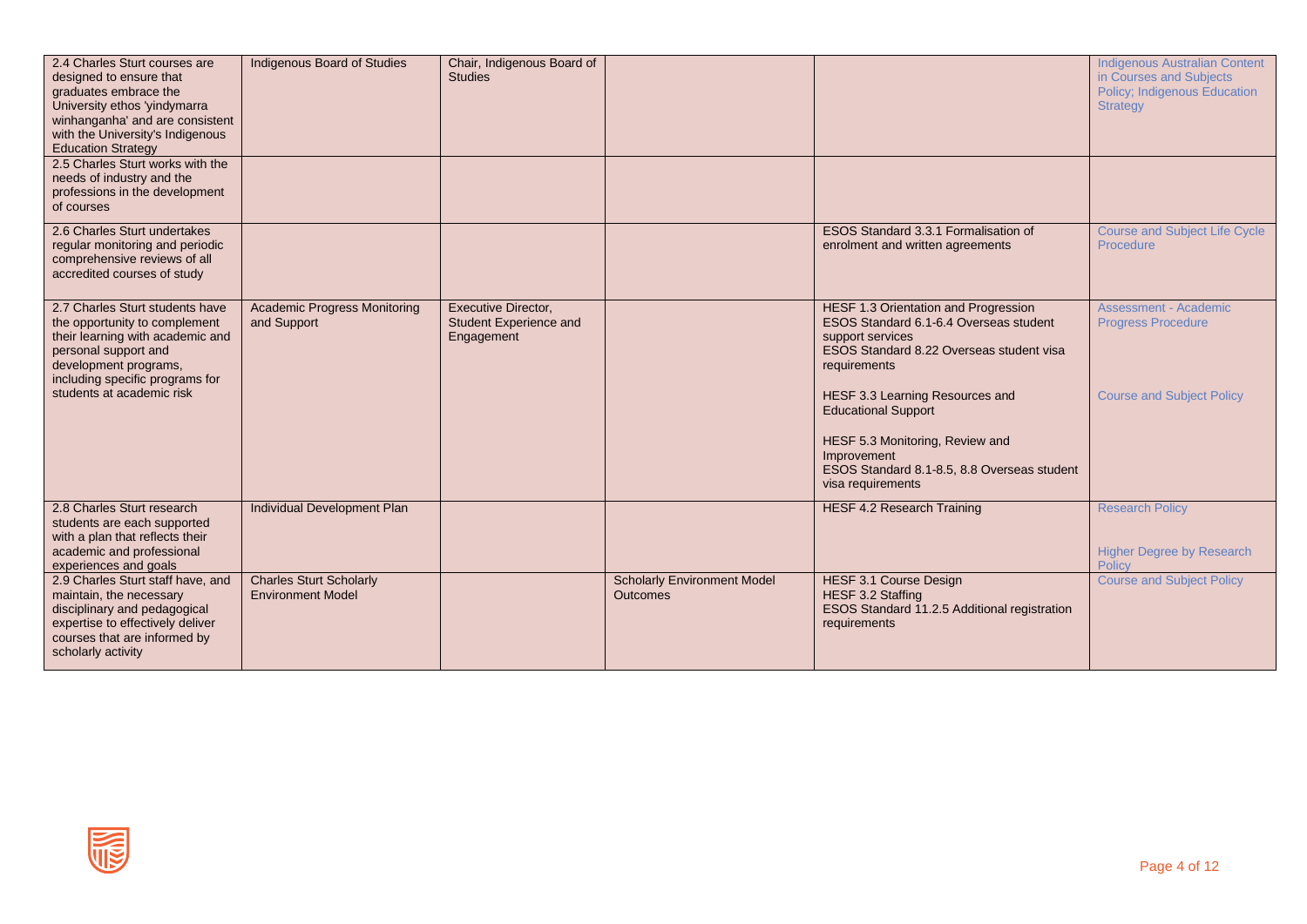| <b>Academic Standard</b>                                                                                                                                                                                        | <b>Quality Process/es</b>                                        | <b>Responsible officer/s</b>                                               | Key academic indicator/s                                        | <b>HESF and ESOS Cross-Reference</b>                                                                                                                                              | <b>Academic Policies &amp;</b><br><b>Procedures</b>                                                 |  |  |
|-----------------------------------------------------------------------------------------------------------------------------------------------------------------------------------------------------------------|------------------------------------------------------------------|----------------------------------------------------------------------------|-----------------------------------------------------------------|-----------------------------------------------------------------------------------------------------------------------------------------------------------------------------------|-----------------------------------------------------------------------------------------------------|--|--|
| 3. Assessment                                                                                                                                                                                                   |                                                                  |                                                                            |                                                                 |                                                                                                                                                                                   |                                                                                                     |  |  |
| 3.1 Where relevant, Charles<br>Sturt subjects include early<br>assessment or review to guide<br>student support                                                                                                 | <b>Course and Subject Design</b><br>(including Curriculum Model) | Executive Director,<br>Student Experience and<br>Engagement                |                                                                 | HESF 1.3 Orientation and Progression<br>ESOS Standard 8 Overseas student visa<br>requirements                                                                                     |                                                                                                     |  |  |
| 3.2 Assessment at Charles Sturt<br>is equitable and timely, and<br>students are provided with                                                                                                                   | <b>Subject Outline Quality</b><br>Assurance                      | Academic Senate and its<br>committees (including<br><b>Faculty Boards)</b> | <b>Progress and Attrition</b>                                   | <b>HESF 1.3 Orientation and Progression</b>                                                                                                                                       | <b>Assessment Policy</b>                                                                            |  |  |
| avenues to provide feedback<br>and resolve questions and<br>issues                                                                                                                                              | <b>Assessment Moderation</b>                                     | Provost & DVC-Academic                                                     | Assessment turnaround time<br>monitoring (QUASAR)               | HESF 1.4 Learning Outcomes and<br>Assessment                                                                                                                                      | <b>Assessment - Conduct of</b><br><b>Coursework Assessment and</b><br><b>Examinations Procedure</b> |  |  |
|                                                                                                                                                                                                                 | <b>External Assessment</b><br>Benchmarking                       | Director, Student<br>Administration                                        | Student satisfaction with subjects<br>and courses               |                                                                                                                                                                                   | Course & Subject Policy &<br><b>Procedures</b>                                                      |  |  |
|                                                                                                                                                                                                                 | Student education on academic<br>integrity                       | Executive Deans, Associate<br>Deans (Academic)                             | <b>Grade Distribution and Grade</b><br><b>Assurance Reports</b> |                                                                                                                                                                                   | <b>Academic Integrity Policy</b>                                                                    |  |  |
| 3.3 Assessment at Charles Sturt<br>is criterion-referenced, with<br>methods of assessment that are<br>appropriate to the graduate<br>attributes, course learning<br>outcomes, and subjects learning<br>outcomes | <b>Academic Misconduct</b><br>Procedures                         | Subject coordinators,<br>markers and moderators                            | Student misconduct                                              | <b>HESF 1.3 Orientation and Progression</b><br>ESOS Standard 9 Deferring, suspending or<br>cancelling the overseas student's enrolment<br>ESOS Standard 10 Complaints and appeals | <b>Student Misconduct Rule 2020</b>                                                                 |  |  |
|                                                                                                                                                                                                                 |                                                                  | School and Faculty<br><b>Assessment Committees</b>                         |                                                                 | HESF 1.4 Learning Outcomes and<br>Assessment.<br><b>HESF 3.1 Course Design</b>                                                                                                    | <b>University Appeals Policy</b>                                                                    |  |  |
| 3.4 Charles Sturt provides timely<br>feedback on assessment to<br>assist students in their<br>achievement of learning<br>outcomes                                                                               |                                                                  |                                                                            |                                                                 | HESF 1.3 Orientation and Progression                                                                                                                                              | <b>Assessment Policy</b>                                                                            |  |  |

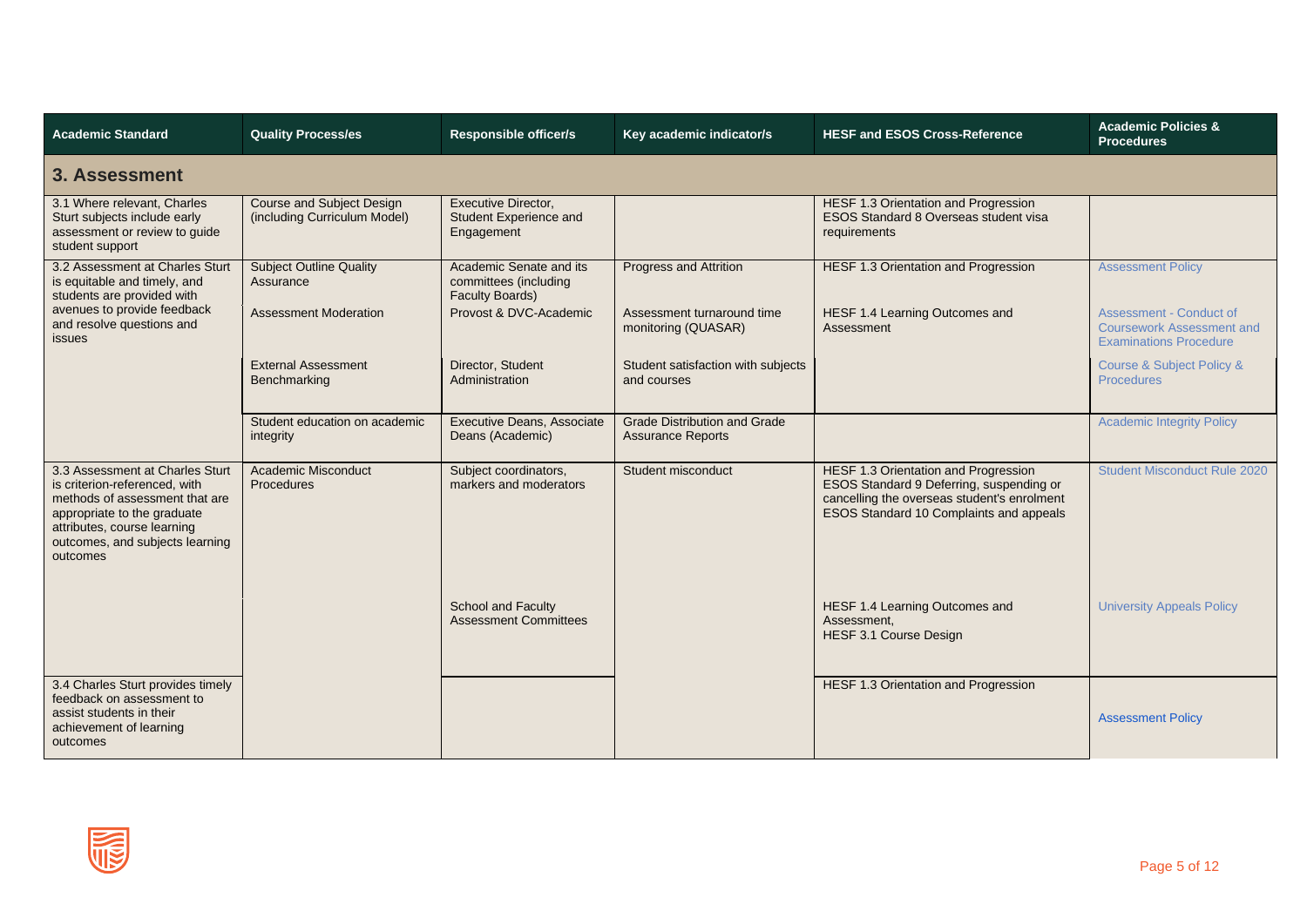| 3.5 Charles Sturt undertakes<br>moderation of assessment to<br>assure the quality of assessment<br>and the validity and reliability of<br>grading                                 |                          | HESF 1.4 Learning Outcomes and<br>Assessment |                                                                                                    |
|-----------------------------------------------------------------------------------------------------------------------------------------------------------------------------------|--------------------------|----------------------------------------------|----------------------------------------------------------------------------------------------------|
| 3.6 Assessment of major<br>assessable research outputs for<br>higher degrees by research at<br>Charles Sturt is undertaken by<br>appropriately qualified<br>independent assessors | Dean of Graduate Studies | HESF 1.4 Learning Outcomes and<br>Assessment | <b>Higher Degree by Research</b><br><b>Policy</b><br><b>Higher Degree by Research</b><br>Procedure |

| <b>Academic Standard</b>                                                                                    | <b>Quality Process/es</b>                         | <b>Responsible officer/s</b>                                                         | Key academic indicator/s                                                                                                                                                                                             | <b>HESF and ESOS Cross-Reference</b> | <b>Academic Policies &amp;</b><br><b>Procedures</b>                                                                                                                                                                                                             |  |  |  |  |
|-------------------------------------------------------------------------------------------------------------|---------------------------------------------------|--------------------------------------------------------------------------------------|----------------------------------------------------------------------------------------------------------------------------------------------------------------------------------------------------------------------|--------------------------------------|-----------------------------------------------------------------------------------------------------------------------------------------------------------------------------------------------------------------------------------------------------------------|--|--|--|--|
|                                                                                                             | 4. Research & Research Training                   |                                                                                      |                                                                                                                                                                                                                      |                                      |                                                                                                                                                                                                                                                                 |  |  |  |  |
| 4.1 Charles Sturt research is<br>consistent with the strategic<br>direction and values of the<br>University | Research Strategy Planning and<br>implementation. | Academic Senate and its<br>committees (including<br>Faculty Boards)                  | Each faculty and research<br>centre has implemented a<br>research plan that aligns to<br>Charles Sturt Research strategy                                                                                             |                                      | <b>Research Policy</b>                                                                                                                                                                                                                                          |  |  |  |  |
|                                                                                                             |                                                   | Deputy Vice-Chancellor<br>(Research)                                                 | Facilities utilisation                                                                                                                                                                                               |                                      |                                                                                                                                                                                                                                                                 |  |  |  |  |
|                                                                                                             |                                                   | PVC Research and<br>Innovation                                                       | Impact metrics for faculty,<br>research strength and university                                                                                                                                                      |                                      | <b>Higher Degree by Research</b><br>Policy                                                                                                                                                                                                                      |  |  |  |  |
|                                                                                                             |                                                   | Director, Research Office                                                            | Research productivity index                                                                                                                                                                                          |                                      | <b>Higher Degree by Research</b><br>Procedure                                                                                                                                                                                                                   |  |  |  |  |
|                                                                                                             |                                                   | Executive Deans, Associate<br>Deans (Research) and<br>institute and centre directors | <b>ERA Outcomes</b>                                                                                                                                                                                                  |                                      | <b>Research Data Management</b><br>Policy                                                                                                                                                                                                                       |  |  |  |  |
|                                                                                                             |                                                   |                                                                                      | Number of weighted<br>publications (total and per full-<br>time equivalent (FTE) academic<br>staff)<br>Total research income from all<br>Higher Education Research<br>Data Collection (HERDC)<br>reported categories |                                      | <b>Admissions - Entry</b><br><b>Requirements (Higher</b><br>Degrees by Research)<br>Procedure<br><b>Higher Degree by Research</b><br>Scholarships Procedure -<br><b>Australian Government</b><br><b>Research Training Program</b><br><b>Funded Scholarships</b> |  |  |  |  |

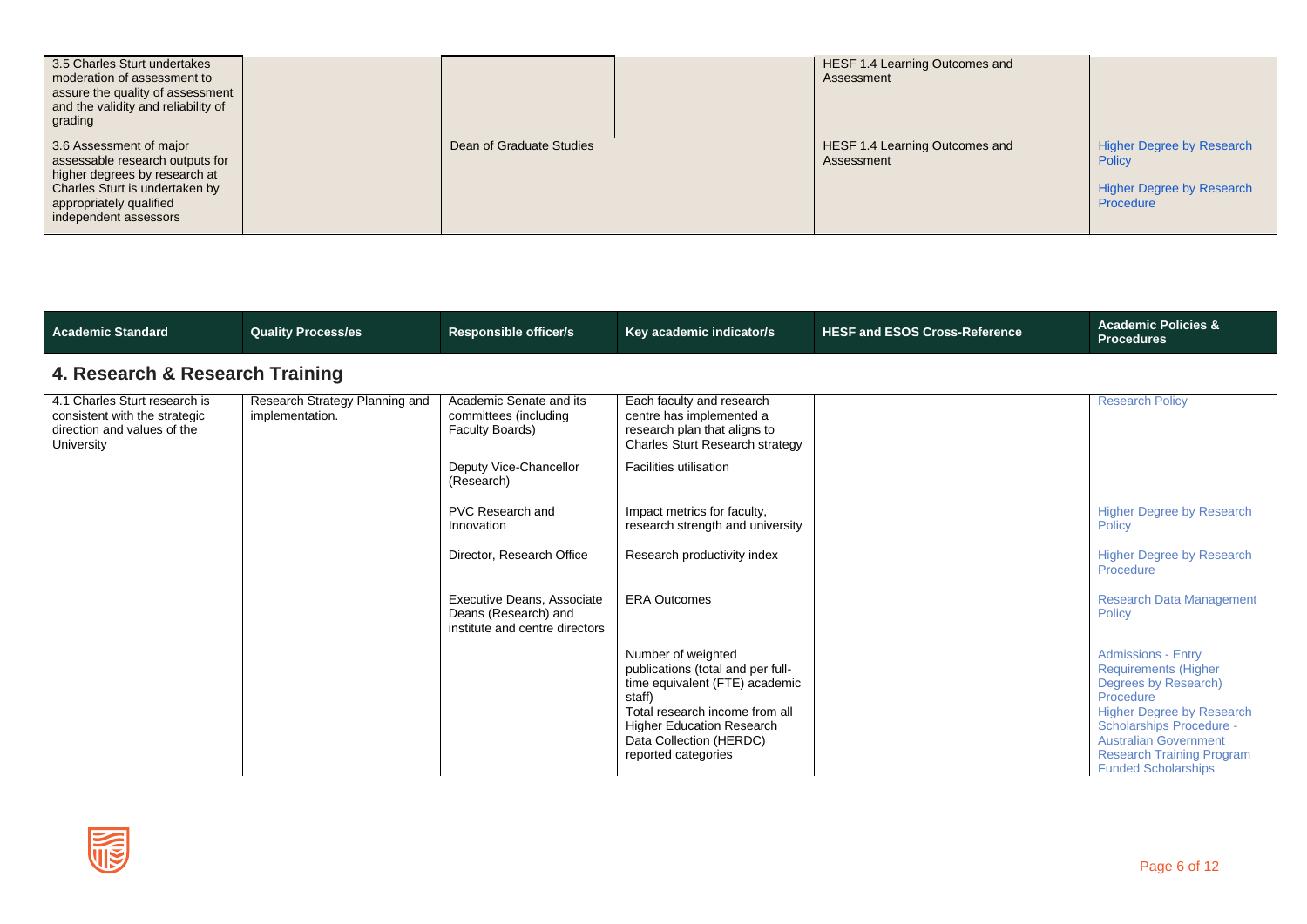| 4.2 Charles Sturt seeks external<br>research collaboration, including<br>working with industry and the<br>professions in research         | Research facilities management |  | ESOS Standard 11.2.3 Additional registration<br>HESF 5.4 Delivery<br>requirements;<br>with Other Parties | <b>Research Authorship</b><br>Procedure<br><b>Assessment - Research</b><br><b>Components of Coursework</b><br><b>Courses Procedure</b> |
|-------------------------------------------------------------------------------------------------------------------------------------------|--------------------------------|--|----------------------------------------------------------------------------------------------------------|----------------------------------------------------------------------------------------------------------------------------------------|
| development<br>4.3 Charles Sturt staff have, and                                                                                          | Development and supervision of |  | HESF 3.2 Staffing                                                                                        | <b>Research Misconduct</b>                                                                                                             |
| maintain, the necessary<br>qualifications and disciplinary<br>and research methodologies to                                               | doctoral study plans           |  | ESOS Standard 11.2.5 Additional registration<br>requirements                                             | Procedure                                                                                                                              |
| effectively conduct and/or<br>oversee research                                                                                            |                                |  | HESF 4.1 Research                                                                                        |                                                                                                                                        |
|                                                                                                                                           |                                |  | HESF 4.2 Research Training                                                                               |                                                                                                                                        |
|                                                                                                                                           |                                |  | HESF 6.3 Academic Governance                                                                             |                                                                                                                                        |
| 4.4 Charles Sturt research staff<br>and students engage in research<br>training activities to meet the<br>expected standards required for |                                |  | HESF 4.1 Research,<br>HESF 4.2 Research Training                                                         | <b>Higher Degree by Research</b><br><b>Policy</b><br><b>Research Policy</b>                                                            |
| research activities and<br>expectations.                                                                                                  |                                |  |                                                                                                          |                                                                                                                                        |

| <b>Academic Standard</b>                                                                                                                                                                                    | <b>Quality Process/es</b>                                                | <b>Responsible officer/s</b>          | Key academic indicator/s                                   | <b>HESF and ESOS Cross-Reference</b>                                                                          | <b>Academic Policies &amp;</b><br><b>Procedures</b> |  |  |  |  |
|-------------------------------------------------------------------------------------------------------------------------------------------------------------------------------------------------------------|--------------------------------------------------------------------------|---------------------------------------|------------------------------------------------------------|---------------------------------------------------------------------------------------------------------------|-----------------------------------------------------|--|--|--|--|
| 5. Learning Environment                                                                                                                                                                                     |                                                                          |                                       |                                                            |                                                                                                               |                                                     |  |  |  |  |
| 5.1 Charles Sturt students'<br>learning is supported by<br>appropriate resources, learning<br>spaces, technologies and other<br>facilities that support<br>achievement of the required<br>learning outcomes | Campus Futures Strategy &<br>Capital Planning                            | Council and its committees            | <b>Facilities utilisation audits</b>                       | <b>HESF 2.1 Facilities and Infrastructure</b><br>ESOS Standard 11.2.5 Additional registration<br>requirements | <b>Space Management Policy</b>                      |  |  |  |  |
|                                                                                                                                                                                                             | <b>Space Utilisation Audits</b>                                          | Division of Facilities<br>Management  | Internal and External Student<br>Surveys (SuES, NPS, QILT) | HESF 3.3 Learning Resources and<br><b>Educational Support</b>                                                 | <b>Course and Subject Policy</b>                    |  |  |  |  |
|                                                                                                                                                                                                             | Course and Subject Approval<br>(including resource needs eg:<br>library) | Academic Senate and its<br>committees |                                                            | <b>HESF 4.2 Research Training</b>                                                                             |                                                     |  |  |  |  |

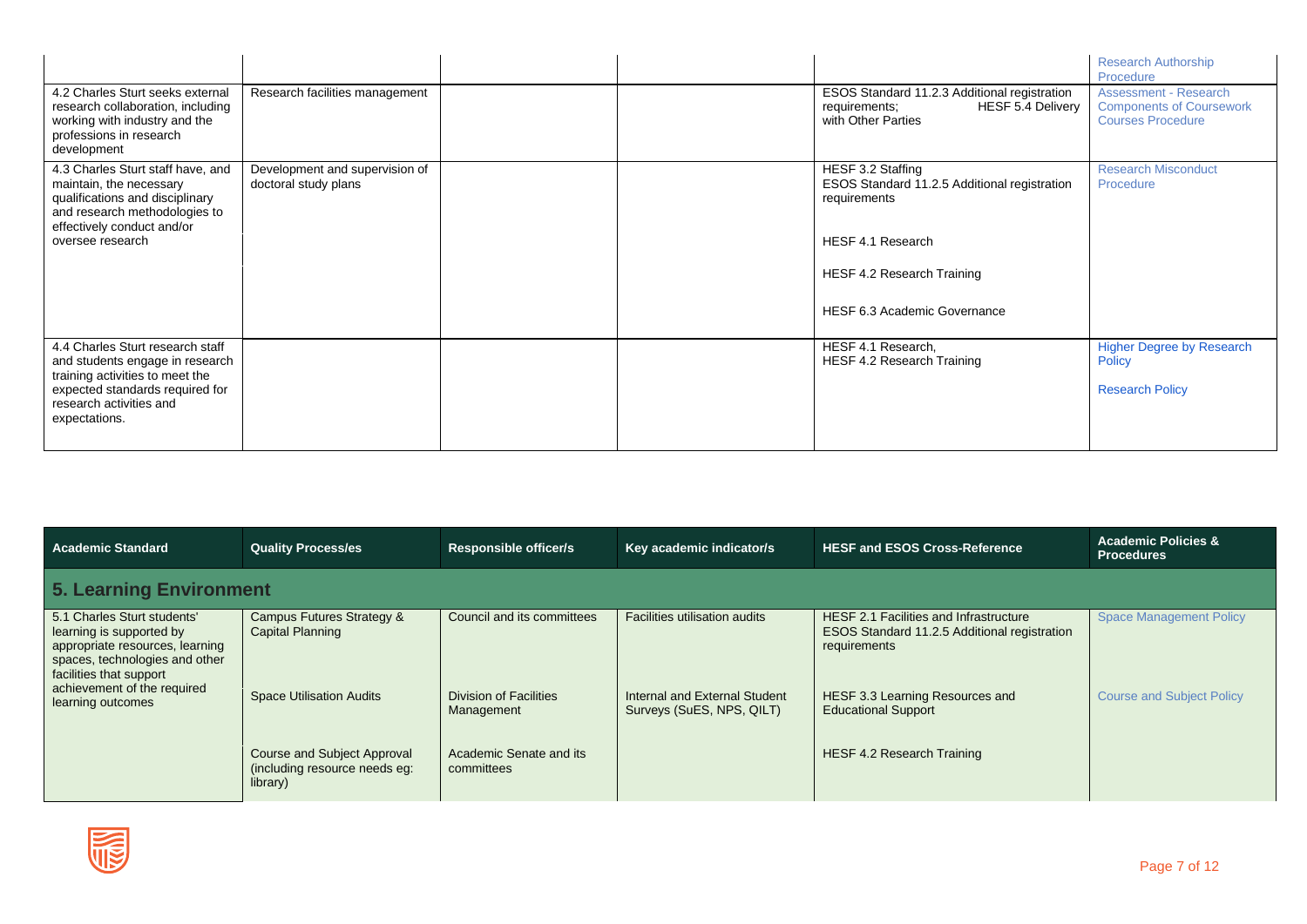|                                                                                                                                       |                                                                  | Provost & DVC-A                                                                                                |                                                              |                                                                                                                                                                                                                                                                                                                                                 |                                                                                                                                                                              |
|---------------------------------------------------------------------------------------------------------------------------------------|------------------------------------------------------------------|----------------------------------------------------------------------------------------------------------------|--------------------------------------------------------------|-------------------------------------------------------------------------------------------------------------------------------------------------------------------------------------------------------------------------------------------------------------------------------------------------------------------------------------------------|------------------------------------------------------------------------------------------------------------------------------------------------------------------------------|
| 5.2 Charles Sturt students have<br>equity of academic opportunity<br>regardless of place of study or<br>mode of delivery              | Student performance reporting                                    | <b>Executive Director,</b><br>Student Experience and<br>Engagement                                             |                                                              |                                                                                                                                                                                                                                                                                                                                                 |                                                                                                                                                                              |
| 5.3 Charles Sturt students have<br>the opportunity to engage with<br>the university, community and<br>industry throughout their study | Course and Subject Design<br>(including Curriculum Model)        | DVC-R                                                                                                          | <b>QILT</b> scores (including Graduate<br>employments rates) | HESF 1.3 Orientation and Progression, HESF<br>1.4: Learning outcomes and Assessments,<br>HESF 2.1 Facilities and Infrastructure, HESF<br>3.1: Course Design,<br>HESF 5.4: Delivery with other parties<br>ESOS Standard 3.3.1 Formalisation of<br>enrolment and written agreement<br>ESOS Standard 6.1, 6.3 Overseas student<br>support services | <b>Assessment Policy</b>                                                                                                                                                     |
|                                                                                                                                       | Professional experience and<br>work integrated learning          | Provost & DVC-A                                                                                                |                                                              | ESOS Standard 11.2.3 Additional registration<br>requirements                                                                                                                                                                                                                                                                                    | Assessment - Academic<br><b>Progress Procedure</b>                                                                                                                           |
|                                                                                                                                       | Internal and External Student<br>feedback surveys                | <b>Executive Deans</b><br>PVC (L&T)<br><b>Director of External</b><br>Engagement<br>Associate Deans (Academic) |                                                              |                                                                                                                                                                                                                                                                                                                                                 | <b>Academic Staff Qualifications</b><br>and Expectations Procedure<br><b>Course and Subject Policy</b><br><b>Course and Subject Policy</b><br><b>Space Management Policy</b> |
| 5.4 Charles Sturt staff are<br>accessible to students                                                                                 | <b>Course and Subject Design</b><br>(including Curriculum Model) |                                                                                                                |                                                              |                                                                                                                                                                                                                                                                                                                                                 |                                                                                                                                                                              |

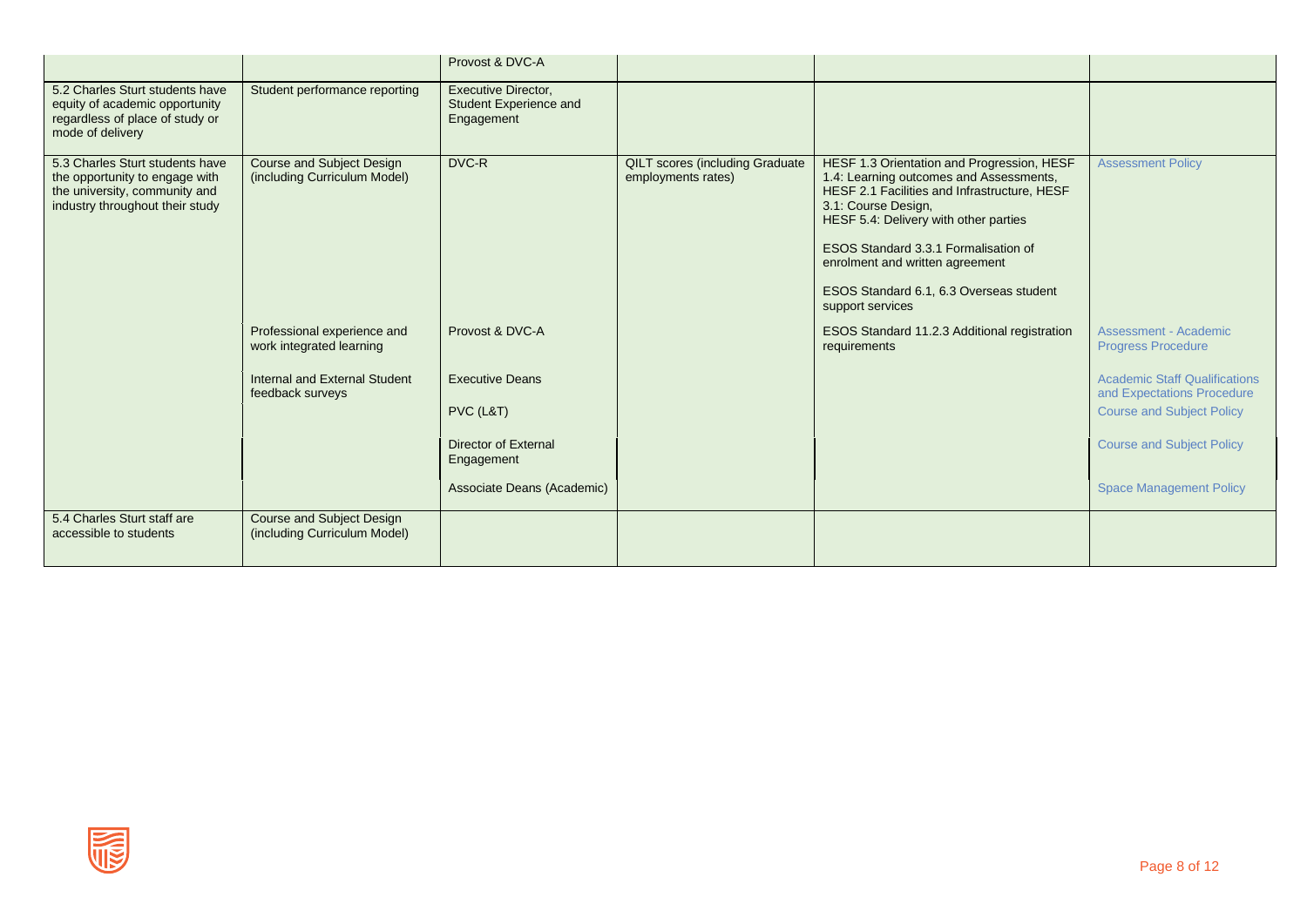| <b>Academic Standard</b>                                                                        | <b>Quality Process/es</b>                                                           | <b>Responsible officer/s</b>                          | Key academic indicator/s                        | <b>HESF and ESOS Cross-Reference</b>                | <b>Academic Policies &amp;</b><br><b>Procedures</b>                           |  |  |  |  |  |
|-------------------------------------------------------------------------------------------------|-------------------------------------------------------------------------------------|-------------------------------------------------------|-------------------------------------------------|-----------------------------------------------------|-------------------------------------------------------------------------------|--|--|--|--|--|
|                                                                                                 | <b>6. Academic Quality Assurance</b>                                                |                                                       |                                                 |                                                     |                                                                               |  |  |  |  |  |
| 6.1 Charles Sturt courses are<br>regularly reviewed against<br>regulatory, academic discipline, | <b>Course and Subject Quality</b><br>assurance and review (including<br>CCR & ACHC) | Academic Senate and its<br>committees                 | Professional accreditation<br>outcomes          | HESF 1.4 Learning Outcome and Assessment            | <b>Course and Subject Policy</b>                                              |  |  |  |  |  |
| and industry standards, as well<br>as student experience of<br>courses                          |                                                                                     | Provost & DVC-A                                       | Reputation with industry and the<br>professions | HESF 5.1 Course Approval and Accreditation          | <b>Assessment Policy</b>                                                      |  |  |  |  |  |
|                                                                                                 | Student performance reporting                                                       | <b>Executive Deans, Associate</b><br>Deans (Academic) | <b>QILT</b> outcomes                            | HESF 5.3 Monitoring, Review and<br>Improvement      | <b>Course and Subject Quality</b><br><b>Assurance and Review</b><br>Procedure |  |  |  |  |  |
|                                                                                                 | External advisory committees<br>and industry co-creation                            |                                                       |                                                 |                                                     | <b>Course and Subject Quality</b><br><b>Assurance and Review</b><br>Procedure |  |  |  |  |  |
| 6.2 Charles Sturt student<br>outcomes are regularly reviewed<br>and quality is assessed against |                                                                                     |                                                       |                                                 | HESF 1.3 Orientation and Progression                |                                                                               |  |  |  |  |  |
| institutional benchmarks with the<br>results used to inform                                     | Internal and External Student<br>surveys                                            |                                                       |                                                 | HESF 2.2 Diversity and Equality                     |                                                                               |  |  |  |  |  |
| improvement                                                                                     |                                                                                     |                                                       |                                                 | HESF 5.3 Monitoring, Review and<br>Improvement      |                                                                               |  |  |  |  |  |
|                                                                                                 | <b>QUASAR</b> actions                                                               |                                                       |                                                 | HESF 6.2 Corporate Monitoring and<br>Accountability |                                                                               |  |  |  |  |  |
|                                                                                                 |                                                                                     |                                                       |                                                 | HESF 6.3 Academic Governance                        |                                                                               |  |  |  |  |  |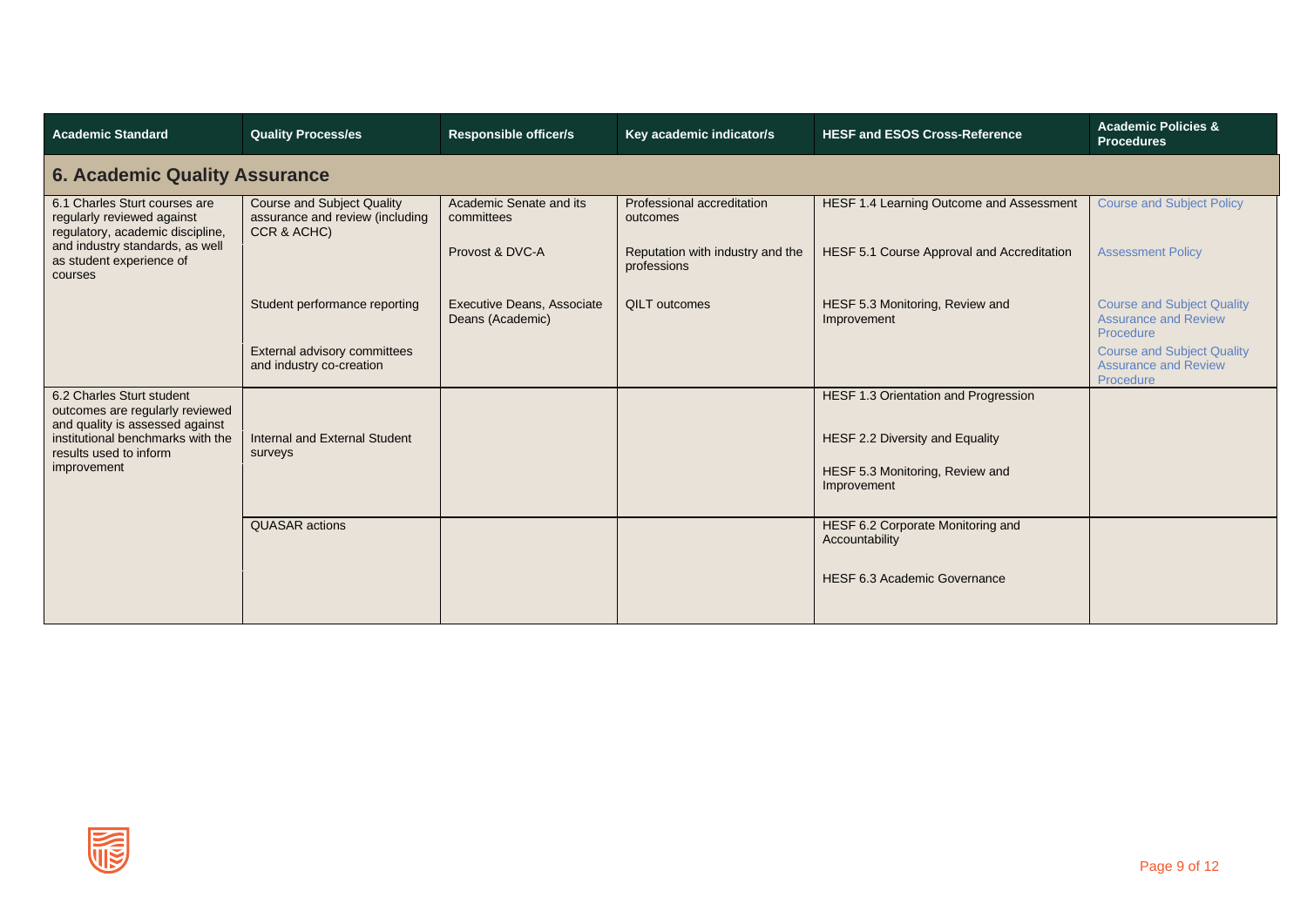| <b>Academic Standard</b>                                                                                                                        | <b>Quality Process/es</b>                                                                       | Responsible officer/s                                                              | Key academic<br>indicator/s                                                                                             | <b>HESF and ESOS Cross-Reference</b>                      | <b>Academic Policies &amp;</b><br><b>Procedures</b>           |  |  |  |  |
|-------------------------------------------------------------------------------------------------------------------------------------------------|-------------------------------------------------------------------------------------------------|------------------------------------------------------------------------------------|-------------------------------------------------------------------------------------------------------------------------|-----------------------------------------------------------|---------------------------------------------------------------|--|--|--|--|
| <b>7. Academic Governance</b>                                                                                                                   |                                                                                                 |                                                                                    |                                                                                                                         |                                                           |                                                               |  |  |  |  |
| 7.1 The implementation of<br><b>Charles Sturt academic</b><br>standards is assured by<br><b>Charles Sturt academic</b><br>governance processes, | Committee structure and<br>meetings                                                             | Council and its committees                                                         | Compliance with internal<br>processes (elections,<br>course accreditation,<br>course and subject<br>performance review) | <b>HESF 6.1 Corporate Governance</b>                      | <b>Committee Memberships and</b><br><b>Terms of Reference</b> |  |  |  |  |
| including risk management                                                                                                                       | Governance instruments<br>including relevant<br>Legislation, Rules,<br>Delegations and policies | Academic Senate and its<br>sub committees (including<br>faculty boards)            | Compliance with external<br>accreditation processes                                                                     | HESF 6.2 Corporate Monitoring and Accountability          | <b>Policy Framework Policy</b>                                |  |  |  |  |
|                                                                                                                                                 |                                                                                                 | University Secretary and<br>Director, Governance                                   | Compliance with internal<br>processes for stakeholder<br>feedback and student<br>participation                          | HESF 6.3 Academic Governance                              | <b>Organisational Assurance</b><br>Policy                     |  |  |  |  |
|                                                                                                                                                 |                                                                                                 | Director, Risk and<br>Compliance                                                   | Outcomes of external<br>reviews                                                                                         |                                                           | <b>Risk Management Policy &amp;</b><br>Procedure              |  |  |  |  |
| 7.2 Charles Sturt students<br>have the opportunity to<br>participate in the academic<br>governance of Charles<br><b>Sturt</b>                   | Induction/ Education<br>Programs                                                                | <b>Executive Director of</b><br><b>Student Success</b><br>DVC-R, Provost and DVC-A |                                                                                                                         | <b>HESF 6.3 Academic Governance</b>                       | <b>Committee Memberships and</b><br><b>Terms of Reference</b> |  |  |  |  |
|                                                                                                                                                 | <b>Charles Sturt Risk</b><br>Management Policy and<br><b>Procedures</b>                         | Director, Risk and<br>Compliance                                                   |                                                                                                                         | HESF 5.2 Academic and Research Integrity                  | <b>Organisational Assurance</b><br><b>Policy</b>              |  |  |  |  |
| 7.3 Charles Sturt                                                                                                                               |                                                                                                 | <b>PVC</b> International                                                           |                                                                                                                         | ESOS Standard 11.2.5 Additional registration requirements | <b>Course and Subject Policy</b>                              |  |  |  |  |
| academic standards apply<br>to activities undertaken<br>with other parties.                                                                     | Faculty and Divisional risk<br>assurance plans                                                  | <b>Executive Deans, and</b><br>institute and centre directors                      |                                                                                                                         | HESF 5.4 Delivery with Other Parties                      | <b>Assessment Policy</b>                                      |  |  |  |  |
|                                                                                                                                                 |                                                                                                 | Chief Development Officer,<br>Global                                               |                                                                                                                         | <b>HESF 6.1 Corporate Governance</b>                      | <b>Assessment - Academic</b><br><b>Progress Procedure</b>     |  |  |  |  |
|                                                                                                                                                 |                                                                                                 |                                                                                    |                                                                                                                         |                                                           | <b>Academic Integrity Policy</b>                              |  |  |  |  |
|                                                                                                                                                 |                                                                                                 |                                                                                    |                                                                                                                         |                                                           | <b>Research Policy</b>                                        |  |  |  |  |

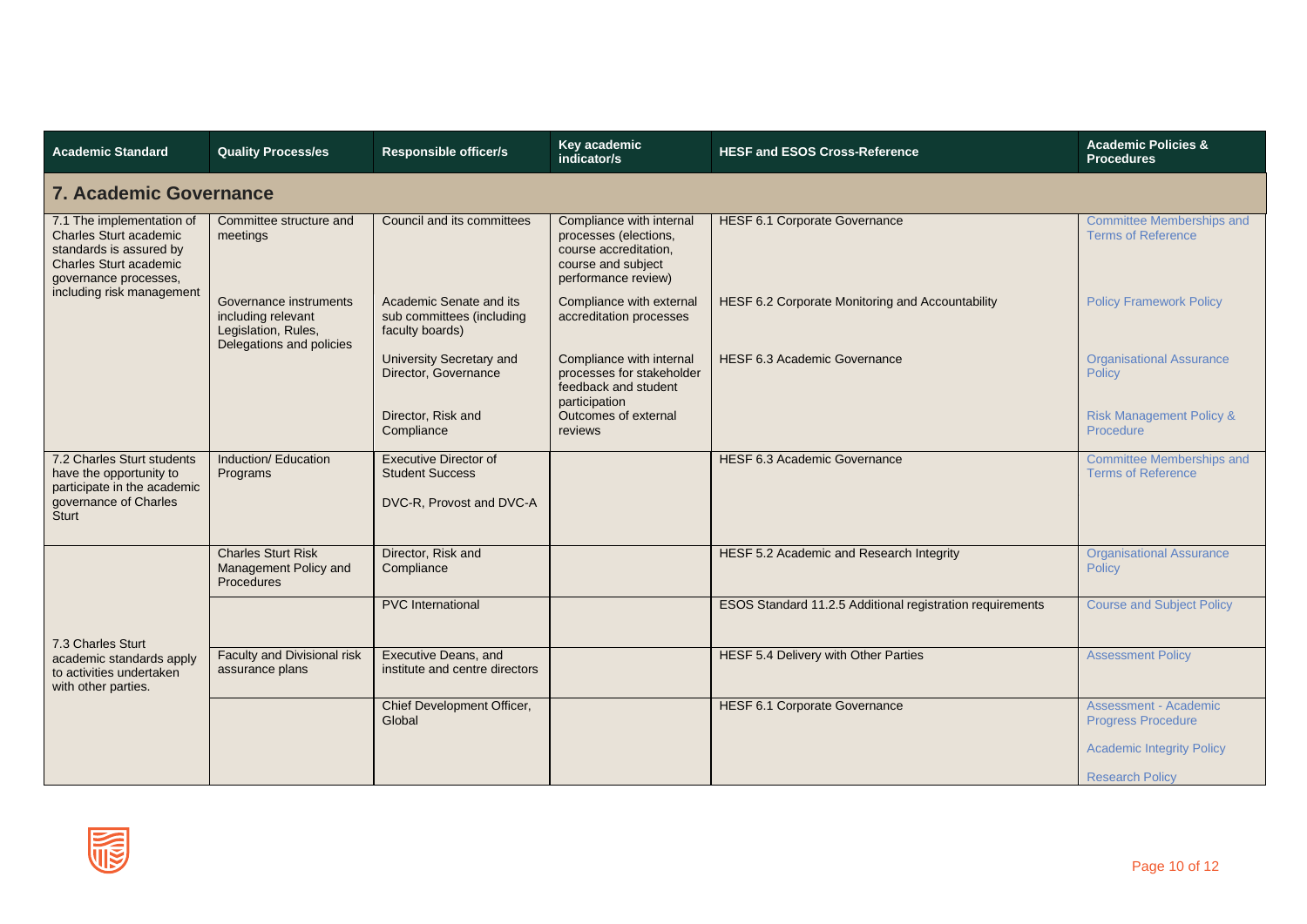|                                                                                                                                |                                                                                              |                                           |                                                                                                           |                                                                                              | <b>Risk Management Policy</b>                                                                           |
|--------------------------------------------------------------------------------------------------------------------------------|----------------------------------------------------------------------------------------------|-------------------------------------------|-----------------------------------------------------------------------------------------------------------|----------------------------------------------------------------------------------------------|---------------------------------------------------------------------------------------------------------|
| 7.4 Charles Sturt staff.<br>students and researchers<br>appropriately protect<br><b>Charles Sturt intellectual</b><br>property | Research Management                                                                          | Academic Senate and its<br>sub committees | Compliance with internal<br>policy on intellectual<br>property                                            | HESF 4.1 Research                                                                            | <b>Research Policy</b>                                                                                  |
|                                                                                                                                |                                                                                              | Provost & DVC-A                           | <b>Compliance with Charles</b><br><b>Sturt Principles of</b><br>Academic Freedom and<br>Freedom of Speech | HESF 5.2 Academic and Research Integrity                                                     | <b>Academic Integrity Policy</b>                                                                        |
| 7.5 Charles Sturt protects<br>and promotes academic<br>freedom                                                                 |                                                                                              | DVC-R                                     |                                                                                                           |                                                                                              | <b>Intellectual Property Policy</b><br><b>Statement on Academic</b><br>Freedom and Freedom of<br>Speech |
| 7.6 Charles Sturt staff and<br>students are expected to<br>maintain a high level of<br>academic and research<br>integrity      | Student education on<br>academic and research<br>integrity - online modules<br>and workshops |                                           | Compliance with<br>academic integrity policy<br>and procedure                                             | HESF 4.1 Research                                                                            | <b>Academic Integrity Policy</b>                                                                        |
|                                                                                                                                | Academic Misconduct<br>Procedures                                                            |                                           | Misconduct reporting                                                                                      | HESF 5.2 Academic and Research Integrity                                                     | <b>Research Policy</b>                                                                                  |
| 7.7 Mechanisms exist for<br>students to make<br>complaints or appeals on<br><b>Charles Sturt academic</b><br>matters.          | Appeals and complaints<br>policies and procedures                                            | <b>TBA</b>                                | Compliance with internal<br>processes for student<br>complaints and appeals                               | HESF 2.4 Student Grievances and Complaints<br><b>ESOS Standard 10 Complaints and appeals</b> | <b>University Student Appeals</b><br><b>Policy and Procedure</b>                                        |
|                                                                                                                                |                                                                                              |                                           | Time to resolution for<br>formal complaints and<br>appeals                                                | HESF 6.3 Academic Governance                                                                 | Assessment - Academic<br><b>Progress Procedure</b>                                                      |
|                                                                                                                                | <b>Guidelines for Research</b><br><b>Integrity Breaches</b>                                  |                                           |                                                                                                           | HESF 7.2 Information for Prospective and Current Students                                    | <b>Academic Integrity Policy</b>                                                                        |